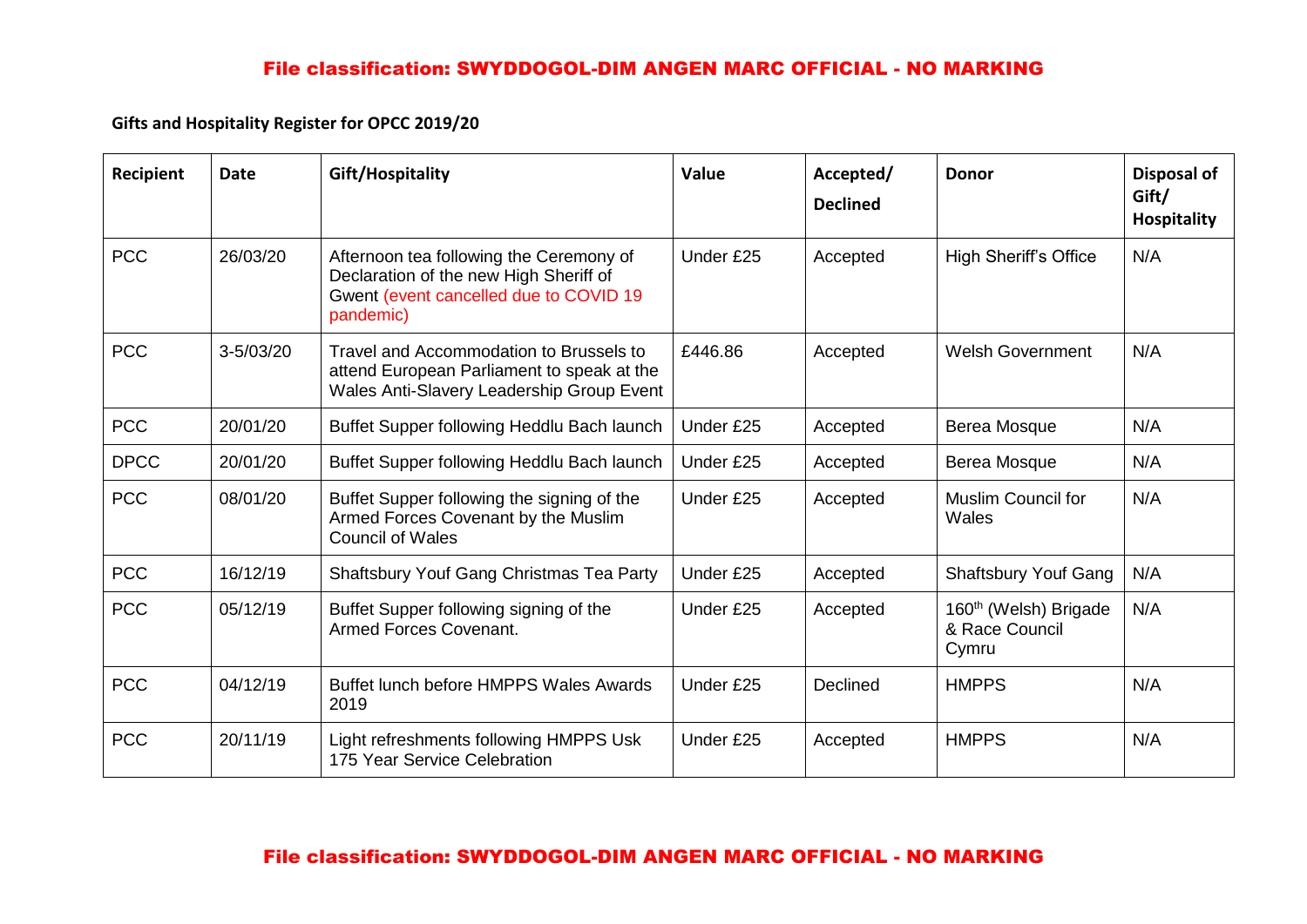# File classification: SWYDDOGOL-DIM ANGEN MARC OFFICIAL - NO MARKING

| Recipient  | <b>Date</b> | Gift/Hospitality                                                                                  | Value                 | Accepted/<br><b>Declined</b> | <b>Donor</b>                                              | <b>Disposal of</b><br>Gift/<br><b>Hospitality</b> |
|------------|-------------|---------------------------------------------------------------------------------------------------|-----------------------|------------------------------|-----------------------------------------------------------|---------------------------------------------------|
| <b>PCC</b> | 08/11/19    | Light refreshments before visit by Her Royal<br><b>Highness The Princess Royal</b>                | Under £25             | Accepted                     | Sense and Sense<br>International                          | N/A                                               |
| <b>PCC</b> | 24/10/19    | Buffet before the Black History Month 2019<br>event for Movers, Shakers & Legacy<br><b>Makers</b> | Under £25             | Accepted                     | Race Council Cymru                                        | N/A                                               |
| <b>PCC</b> | 23/10/19    | Lunch and refreshments at Llamau<br>Digwyddiad Impact Event                                       | Under £25             | Accepted                     | Llamau                                                    | N/A                                               |
| <b>PCC</b> | 14/10/19    | Celebration Dinner - 20 years if Welsh<br>Devolution by the Muslim Council of Wales               | Approximately<br>£25  | Accepted                     | Muslim Council of<br>Wales                                | N/A                                               |
| <b>PCC</b> | 09/10/19    | Dinner for Officials & Heads of Service                                                           | Unknown               | Accepted                     | The Chairman of<br>Monmouthshire<br><b>County Council</b> | N/A                                               |
| <b>PCC</b> | 03/10/19    | Drinks reception and buffet supper following<br><b>STEM-</b> themed event                         | Under £25             | Accepted                     | Reserve Forces' &<br>Cadets' Association                  | N/A                                               |
| <b>PCC</b> | 03/10/19    | Buffet lunch following Appeal Presentation<br>Event                                               | Under £25             | Accepted                     | Nantyglo & Blaina<br><b>Town Council</b>                  | N/A                                               |
| <b>PCC</b> | 13/09/19    | Attend Conference & Reception on<br><b>Domestic Abuse</b>                                         | Approximately<br>£175 | Accepted                     | Stand up to Domestic<br>Abuse                             | N/A                                               |
| <b>PCC</b> | 23/07/19    | Reception for PCCs and Media                                                                      | Under £25             | Accepted                     | <b>APCC</b>                                               | N/A                                               |
| <b>PCC</b> | 20/07/19    | <b>Ticket to The David Hawthorn Memorial</b><br><b>Gala Concert</b>                               | Under £25             | Accepted                     | Cantare                                                   | N/A                                               |
| <b>PCC</b> | 18-19/07/19 | Dinner and overnight accommodation                                                                | Approximately         | Accepted                     | <b>Welsh Association of</b>                               | N/A                                               |

#### File classification: SWYDDOGOL-DIM ANGEN MARC OFFICIAL - NO MARKING